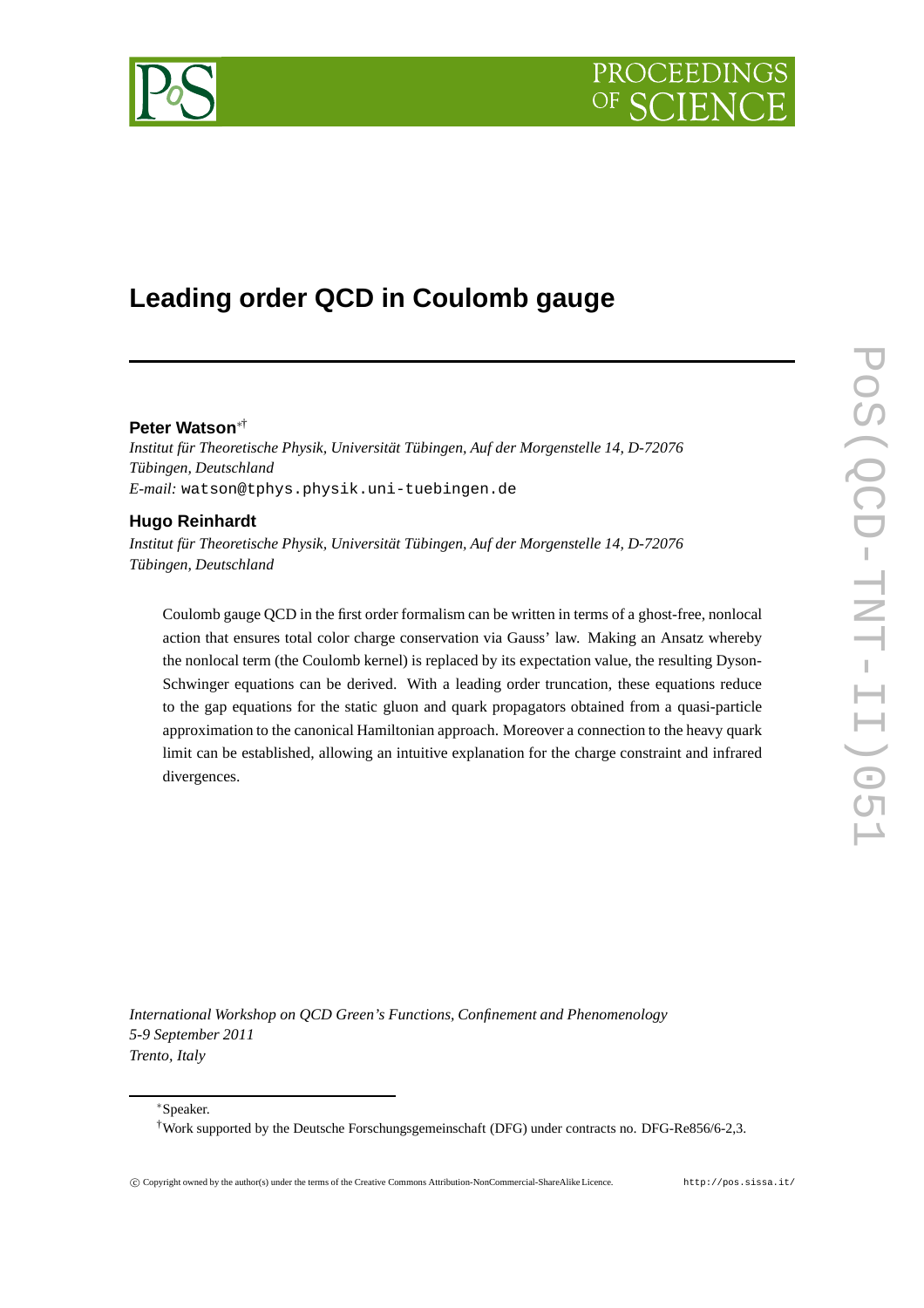## **1. Introduction**

The Dyson-Schwinger equations of Coulomb gauge quantum chromodynamics (QCD) represent one of the many techniques being currently explored in the hope of one day being able to describe confinement and the hadron spectrum from first principles. As with most difficult problems, it is useful to be able to compare and contrast different approaches to gain further insight. One aim of this talk is to compare a leading order truncation of the Dyson-Schwinger equations [1] to the gap equations for the static gluon and quark propagators obtained within a quasi-particle approximation to the canonical Hamiltonian approach [2, 3, 4].

The talk starts with a brief review of Coulomb gauge within the first order formalism, including a discussion of the charge constraint that emerges from the incompleteness of the gauge fixing. To avoid problems stemming from the nonlocality of this formalism, an Ansatz is introduced such that the Dyson-Schwinger equations can be derived. The reduction of the truncated Dyson-Schwinger equations to the gap equations for the static propagators and the link to heavy quarks will be shown. How the heavy quark limit provides an intuitive explanation for the charge constraint and infrared divergences as being unobservable constant shifts in the potential will be discussed.

## **2. Coulomb gauge in the first order formalism**

Let us begin by considering the functional integral associated with QCD (in Minkowski space):

$$
Z = \int \mathscr{D} \Phi e^{i\mathscr{S}_{QCD}}, \quad \mathscr{S}_{QCD} = \int dx \left\{ \overline{q}_{\alpha x} \left[ i\gamma^0 D_{0x} + i\overline{\gamma} \cdot \overrightarrow{D}_x - m \right]_{\alpha\beta} q_{\beta x} + \frac{1}{2} \overrightarrow{E}_x^a \cdot \overrightarrow{E}_x^a - \frac{1}{2} \overrightarrow{B}_x^a \cdot \overrightarrow{B}_x^a \right\} \tag{2.1}
$$

where  $\mathscr{D}\Phi$  generically represents the functional integration measure over all fields present. The (conjugate) quark field is  $(\overline{q}) q_{\beta x}$  where the fundamental color, spin and flavor indices are denoted collectively with the index  $\beta$  and the position argument with subscript *x*. The Dirac  $\gamma$ -matrices obey the usual Clifford algebra  $\{\gamma^{\mu}, \gamma^{\nu}\}=2g^{\mu\nu}$  with metric  $g^{\mu\nu} = \text{diag}(1, -\vec{1})$  (we explicitly extract all the minus signs associated with the metric such that all components of a spatial vector  $\vec{x}$  are written with subscripts, i.e.,  $x_i$ ). The temporal and spatial components of the covariant derivative in the fundamental color representation are given by

$$
D_{0x} = \partial_{0x} - \iota g \sigma_x^a T^a, \quad \vec{D}_x = \vec{\nabla}_x + \iota g \vec{A}_x^a T^a \tag{2.2}
$$

where  $\sigma_x^a$  (=  $A_x^{0a}$ ) and  $\vec{A}_x^a$  are the temporal and spatial components of the gluon field, respectively, and where the superscript *a* denotes the color index in the adjoint representation. The generators obey  $[T^a, T^b] = \iota f^{abc} T^c$ , where the  $f^{abc}$  are the structure constants and we use the normalization  $Tr[T^aT^b] = \delta^{ab}/2$ . The chromoelectric and chromomagnetic fields are written in terms of the gluon field as

$$
\vec{E}_x^a = -\partial_{0x}\vec{A}_x^a - \vec{D}_x^{ab}\sigma_x^b, \quad \vec{B}_x^a = \vec{\nabla}_x \times \vec{A}_x^a - \frac{1}{2}gf^{abc}\vec{A}_x^b \times \vec{A}_x^c
$$
\n(2.3)

with the spatial component of the covariant derivative in the adjoint representation given by

$$
\vec{D}_x^{ab} = \delta^{ab} \vec{\nabla}_x - g f^{acb} \vec{A}_x^c.
$$
 (2.4)

The QCD action is invariant under gauge transforms  $A \to A^{\theta} = UAU^{\dagger} - i/g(\partial U)U^{\dagger}$ ,  $q \to q^{\theta} =$ *Uq*, where  $U_x = \exp\{-i\theta_x^a T^a\}$  is a spacetime element of the  $SU(N_c)$  group parametrized by  $\theta_x^a$ .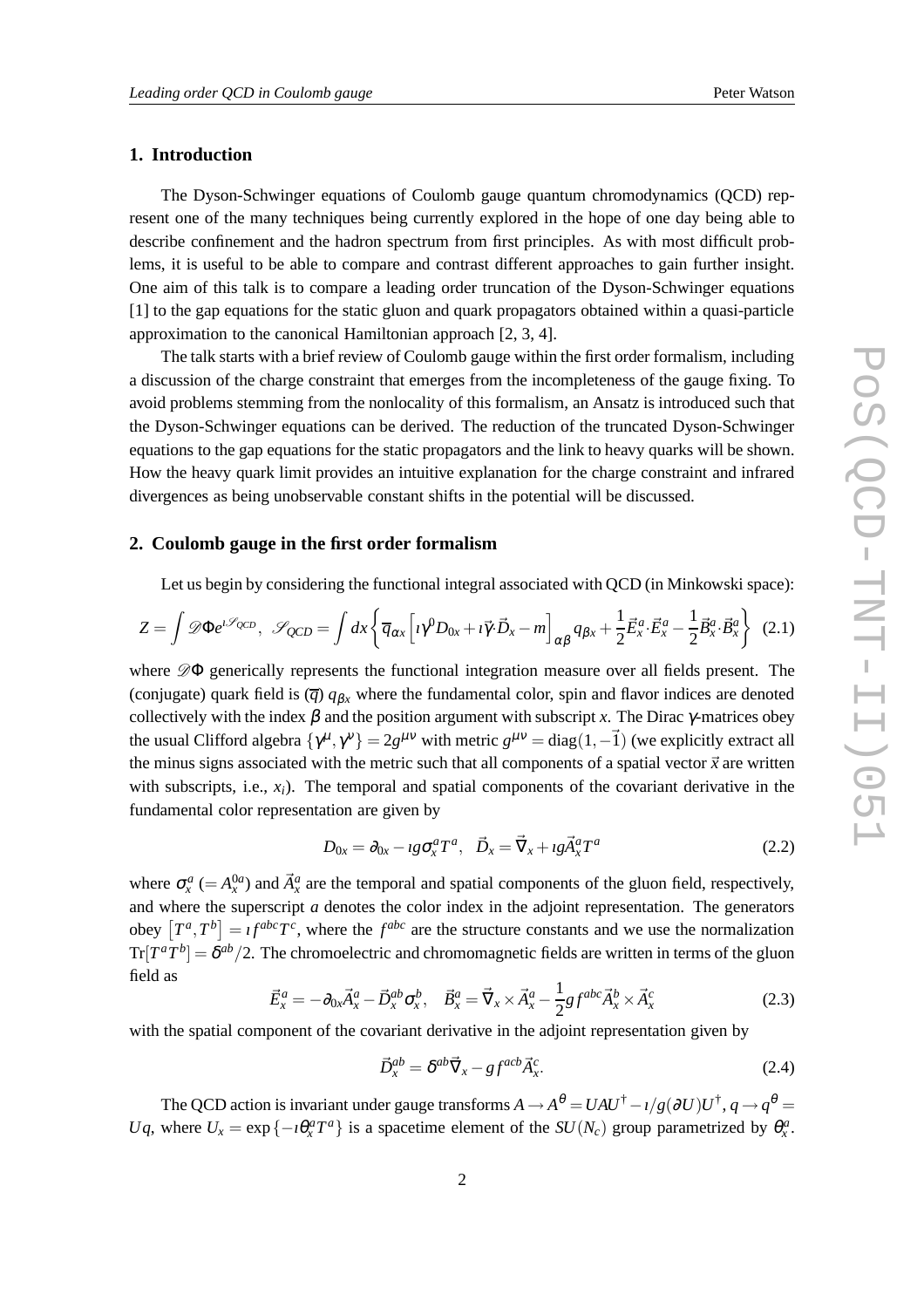Because of this invariance, the functional integral contains a divergence due to the integration over the gauge group. When calculating Green's functions such as propagators, it is thus necessary to fix the gauge and our choice is Coulomb gauge:  $\vec{\nabla} \cdot \vec{A} = 0$ . The Faddeev-Popov (FP) technique to fix the gauge involves inserting the identity

$$
1 = \int \mathscr{D}\theta \delta\left(F\left[\sigma^{\theta}, \vec{A}^{\theta}\right]\right) \mathrm{Det}\left[M^{ab}(x, y)\right], \quad M^{ab}(x, y) = \frac{\delta F^{a}\left[\sigma_{x}^{\theta}, \vec{A}_{x}^{\theta}\right]}{\delta \theta_{y}^{b}}\Bigg|_{F=0}
$$
(2.5)

into the functional integral. However, in Coulomb gauge where  $F = \vec{\nabla} \cdot \vec{A}$  and the FP kernel reads  $M(x, y) \sim -\vec{\nabla}_x \cdot \vec{D}_x \delta(x - y)$ , there is an obvious problem when the gauge transform parameter  $\theta_x^a$ is spatially independent:

$$
-\vec{\nabla}_x \cdot \vec{D}_x^{ab} \theta^b(x_0) = 0 \tag{2.6}
$$

(there are no temporal derivatives) such that the FP determinant automatically vanishes. Coulomb gauge is incomplete in this respect. The resolution of the temporal zero modes of the FP operator leads to a constraint on the total color charge of the system in the first order formalism [5]. The identity, Eq. (2.5), is modified to

$$
1 = \int \mathscr{D}\overline{\theta} \delta\left(F\left[\sigma^{\theta}, \vec{A}^{\theta}\right]\right) \overline{\mathrm{Det}} \left[M^{ab}(x, y)\right]
$$
 (2.7)

where  $\mathscr{D}\overline{\theta}$  and  $\overline{\text{Det}}$  explicitly exclude the temporal zero modes,  $\theta(x_0)$ . The Coulomb gauge fixed functional integral is thus

$$
Z = \int \mathscr{D}\Phi \delta\left(\vec{\nabla} \cdot \vec{A}\right) \overline{\text{Det}} \left[-\vec{\nabla} \cdot \vec{D}\right] e^{i\mathscr{S}_{QCD}}.
$$
 (2.8)

The conversion to the first order formalism goes as follows [6, 7, 5]. An auxiliary vector field  $(\vec{\pi})$ is introduced via

$$
\exp\left\{i\int dx \frac{1}{2}\vec{E}_x^a \cdot \vec{E}_x^a\right\} = \int \mathcal{D}\pi \exp\left\{i\int dx \left[-\frac{1}{2}\vec{\pi}_x^a \cdot \vec{\pi}_x^a - \vec{\pi}_x^a \cdot \vec{E}_x^a\right]\right\} \tag{2.9}
$$

and split up into components ( $\phi$  is the longitudinal part of  $\vec{\pi}$ ) with

$$
\text{const} = \int \mathscr{D}\phi \mathscr{D}\tau \exp\bigg\{-\iota \int dx \,\tau_x^a \left(\vec{\nabla}_x \cdot \vec{\pi}_x^a + \vec{\nabla}_x^2 \phi_x^a\right)\bigg\}.\tag{2.10}
$$

Changing variables  $\vec{\pi} \rightarrow \vec{\pi} - \vec{\nabla}\phi$  and integrating out the Lagrange multiplier, the functional integral now has the form

$$
Z = \int \mathscr{D}\Phi \delta\left(\vec{\nabla} \cdot \vec{A}\right) \delta\left(\vec{\nabla} \cdot \vec{\pi}\right) \overline{\text{Det}} \left[-\vec{\nabla} \cdot \vec{D}\right] e^{i\mathscr{S}'},\tag{2.11}
$$

where the action,  $\mathscr{S}'$ , is at most linear in the temporal gauge field,  $\sigma$ : the corresponding term is

$$
\mathscr{S}_{\sigma} = \int dx \,\sigma_x^a \left( \vec{\nabla}_x \cdot \vec{D}_x^{ab} \phi_x^b + gf^{abc} \vec{A}_x^b \cdot \vec{\pi}_x^c + g \overline{q}_{\alpha x} [\gamma^0 T^a]_{\alpha \beta} q_{\beta x} \right). \tag{2.12}
$$

(Incidentally, the above form of the functional integral is the starting point for studying perturbation theory in the first order formalism [7, 8, 9].) Importantly, the  $\sigma$ -field can be integrated out to give

$$
Z = \int \mathscr{D}\Phi \delta\left(\vec{\nabla}\cdot\vec{A}\right) \delta\left(\vec{\nabla}\cdot\vec{\pi}\right) \overline{\text{Det}} \left[-\vec{\nabla}\cdot\vec{D}\right] \delta\left(\vec{\nabla}\cdot\vec{D}\phi + \hat{\rho}\right) e^{(\iota\mathscr{S}'')} \tag{2.13}
$$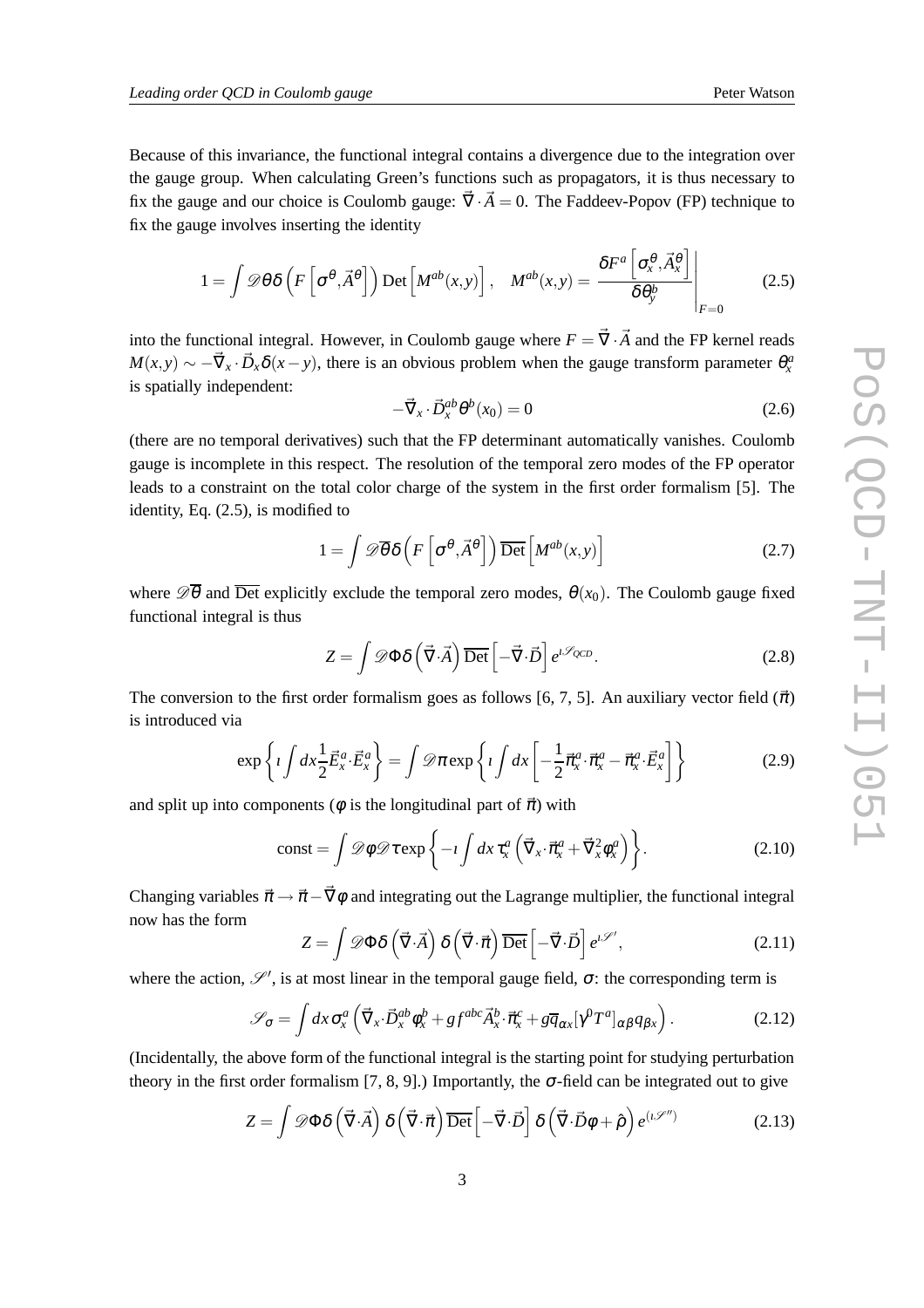where the color charge,  $\hat{\rho}$ , includes both gluonic and quark contributions:

$$
\hat{\rho}_x^a = gf^{abc}\vec{A}_x^b \cdot \vec{\pi}_x^c + g\overline{q}_{\alpha x}[\gamma^0 T^a]_{\alpha\beta}q_{\beta x}.
$$
\n(2.14)

The  $\phi$  field can be integrated out by using the eigenfunctions of the Faddeev-Popov operator as a complete orthonormal basis for an expansion, the crucial point being that one must remember the temporal zero modes [5]. Including the  $\phi$ -dependent part of the action, the explicit expression is

$$
\int \mathscr{D}\phi \, \delta\left(\vec{\nabla} \cdot \vec{D} \phi + \hat{\rho}\right) \exp\left\{\frac{\imath}{2} \int dx \phi_x^a \vec{\nabla}_x^2 \phi_x^a\right\} = \delta\left(\int d\vec{x} \hat{\rho}\right) \overline{\text{Det}} \left[-\vec{\nabla} \cdot \vec{D}\right]^{-1} \exp\left\{-\frac{\imath}{2} \int dx \hat{\rho}_x^a \hat{F}_x^{ab} \hat{\rho}_x^b\right\}
$$
\n(2.15)

where

$$
\hat{F}_x^{ab} = \left[ -\vec{\nabla}_x \cdot \vec{D}_x^{ac} \right]^{-1} \left( -\vec{\nabla}_x^2 \right) \left[ -\vec{\nabla}_x \cdot \vec{D}_x^{cb} \right]^{-1}.
$$
\n(2.16)

Notice the appearance of the *inverse* (modified) FP determinant, that will cancel against the original in the functional integral. The  $\delta$ -functional constraint that emerges constrains the total color charge, the spatial integral arising from the projection onto the temporal zero mode. In order to study its effect, we rewrite this  $\delta$ -functional constraint in Gaussian form [1]:

$$
\delta\left(\int d\vec{x}\,\hat{\rho}\right) \sim \lim_{\mathscr{C}\to\infty} \mathscr{N}(\mathscr{C}) \exp\left\{-\frac{\imath}{2}\int dx\,dy\,\hat{\rho}^a(x)\mathscr{C}\,\delta^{ab}\delta(x_0-y_0)\hat{\rho}^b(y)\right\} \tag{2.17}
$$

where  $\mathscr C$  is a constant,  $\mathscr N(\mathscr C)$  is a normalization factor to be included implicitly in the functional integral measure, and the limit  $\mathscr{C} \rightarrow \infty$  will be taken only at the end of any calculation. With this, our functional integral now reads

$$
Z = \int \mathscr{D}\Phi \delta\left(\vec{\nabla} \cdot \vec{A}\right) \delta\left(\vec{\nabla} \cdot \vec{\pi}\right) e^{i\mathscr{S}},\tag{2.18}
$$

with the action

$$
\mathcal{S} = \int dx \left\{ \overline{q}_{\alpha x} \left[ i \gamma^0 \partial_{0x} + i \overline{\gamma} \cdot \overline{D}_x - m \right]_{\alpha \beta} q_{\beta x} - \frac{1}{2} \overline{B}_x^a \cdot \overline{B}_x^a - \frac{1}{2} \overline{\pi}_x^a \cdot \overline{\pi}_x^a + \overline{\pi}_x^a \cdot \partial_{0x} \overline{A}_x^a \right\} - \frac{1}{2} \int dx dy \hat{p}_x^a \tilde{F}^{ab}(x, y) \hat{p}_y^b
$$
(2.19)

and where  $\tilde{F}$  is the Coulomb kernel, but shifted by a spatial constant proportional to  $\mathcal{C}$ :

$$
\tilde{F}^{ab}(x,y) = \hat{F}_x^{ab} \delta(x-y) + \mathcal{C} \delta^{ab} \delta(x_0 - y_0). \tag{2.20}
$$

There exists a useful connection between the Coulomb kernel and the temporal gluon propagator [10]. Redoing the analysis for the functional integral in the presence of a source  $(\rho)$  for the temporal gluon field, the temporal gluon propagator is defined as

$$
W_{\sigma\sigma}^{ab}(x,y) = \frac{1}{Z[\rho]} \frac{\delta^2 Z[\rho]}{\delta \iota \rho_x^a \delta \iota \rho_y^b} \bigg|_{\rho=0}.
$$
 (2.21)

The presence of the source  $\rho$  only alters the above action, Eq. (2.19), by replacing  $\hat{\rho}$  with  $\overline{\rho}$  =  $\hat{\rho} + \rho$ . As noted [10], the temporal gluon propagator has a purely instantaneous part given by the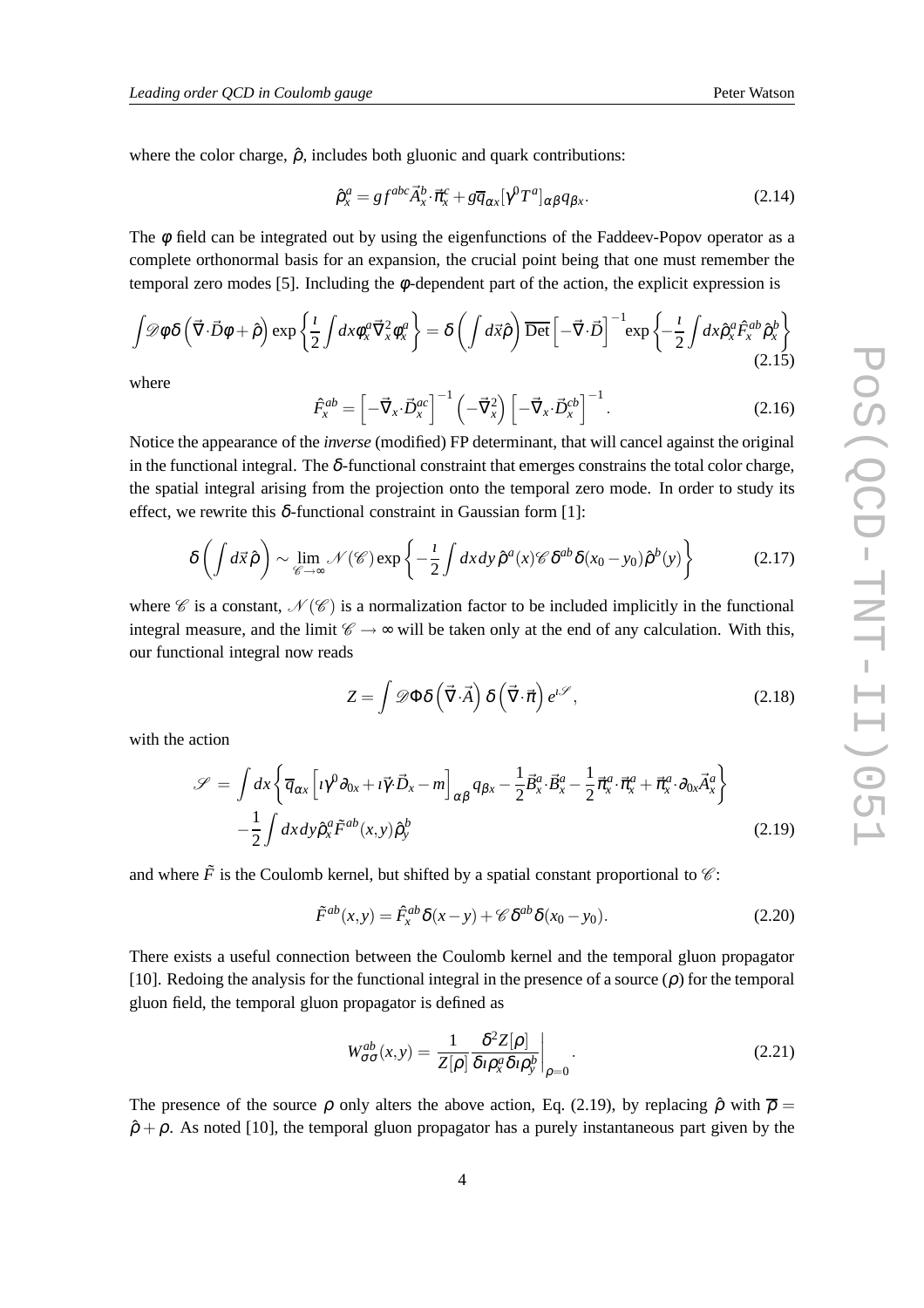expectation value of the Coulomb kernel since it involves only spatial derivatives. In our case, where the kernel is shifted by a constant, we see that

$$
W_{\sigma\sigma}^{ab}(x,y) \sim \langle I F_x^{ab} \delta(\vec{x} - \vec{y}) + i \mathscr{C} \delta^{ab} \rangle \delta(x_0 - y_0) + \text{non-inst.}
$$
 (2.22)

To recap, by writing the Coulomb gauge functional integral in the first order formalism, the FP determinant cancels after integrating out the temporal and longitudinal fields and Coulomb gauge is thus ghost-free [6, 7]. What remains of the gluon field are the two transverse vector components  $\vec{A}$ and  $\vec{\pi}$  (which would give rise to the two polarization states of photons in quantum electrodynamics). Treating the temporal zero modes of the FP operator explicitly, it is further seen that the total color charge must be conserved and vanishing [5]. This is nothing more than the application of Gauss' law. Writing the total charge constraint in Gaussian form, the Coulomb kernel is shifted by a spatial constant – eventually however, we must take the limit where this constant diverges. We shall see though that this is not a problem in the end.

## **3. Truncated Dyson-Schwinger equations**

Having written down our functional integral in the first order formalism, we would like to use it. Unfortunately, the Coulomb kernel term  $(\tilde{F})$  is nonlocal because of the presence of the inverse FP operator. In order to derive Dyson-Schwinger equations, we therefore make a truncation Ansatz whereby we replace the Coulomb kernel with its expectation value [1]:

$$
\tilde{F}^{ab}(x,y) \to [F(\vec{x} - \vec{y}) + \mathscr{C}] \, \delta^{ab} \delta(x_0 - y_0) \tag{3.1}
$$

where  $F$  is now some purely spatial, scalar function which will serve as nonperturbative input into the system. Note that this Ansatz still includes the tree-level term, such that one-loop perturbative results could still be obtained at this stage. The action is now local, and given the form of the color charge  $\hat{\rho}$ , Eq. (2.14), the Coulomb interaction term  $\hat{\rho} \tilde{F} \hat{\rho}$  now involves a set of effective four-point vertices (see below for their explicit form). In effect, by converting to the first order formalism, we replace the dynamics of the nonperturbative towers of Dyson-Schwinger equations [7] and Slavnov-Taylor identities [11] involving the temporal  $(\sigma)$ , longitudinal  $(\phi)$  and ghost degrees of freedom with our leading order Ansatz for *F*.

Since we have only modified the Coulomb interaction part of the action, many of the propagator and vertex Green's functions in the present formalism can be read off from previous studies [7, 9]. In particular, the propagators (*W* in our notation) in momentum space are given by:

$$
W_{A A i j}^{ab}(k) = i \delta^{ab} t_{ij}(\vec{k}) \frac{\Gamma_{\pi \pi}(k)}{\Delta_g(k)},
$$
  
\n
$$
W_{A \pi i j}^{ab}(k) = -\delta^{ab} k_0 t_{ij}(\vec{k}) \frac{\Gamma_{A \pi}(k)}{\Delta_g(k)},
$$
  
\n
$$
W_{\pi \pi i j}^{ab}(k) = i \delta^{ab} \vec{k}^2 t_{ij}(\vec{k}) \frac{\Gamma_{A A}(k)}{\Delta_g(k)},
$$
  
\n
$$
W_{\overline{q} q \alpha \beta}(k) = -\frac{i}{\Delta_f(k)} \left[ \gamma^0 k_0 A_t(k) - \vec{\gamma} \cdot \vec{k} A_s(k) + B_m(k) + \gamma^0 k_0 \vec{\gamma} \cdot \vec{k} A_d(k) \right]_{\alpha \beta},
$$
  
\n
$$
\Delta_g(k) = k_0^2 \Gamma_{A \pi}^2(k) - \vec{k}^2 \Gamma_{A A}(k) \Gamma_{\pi \pi}(k) + i 0_+,
$$
  
\n
$$
\Delta_f(k) = k_0^2 A_t^2(k) - \vec{k}^2 A_s^2(k) - B_m^2(k) + k_0^2 \vec{k}^2 A_d^2(k) + i 0_+,
$$
  
\n(3.2)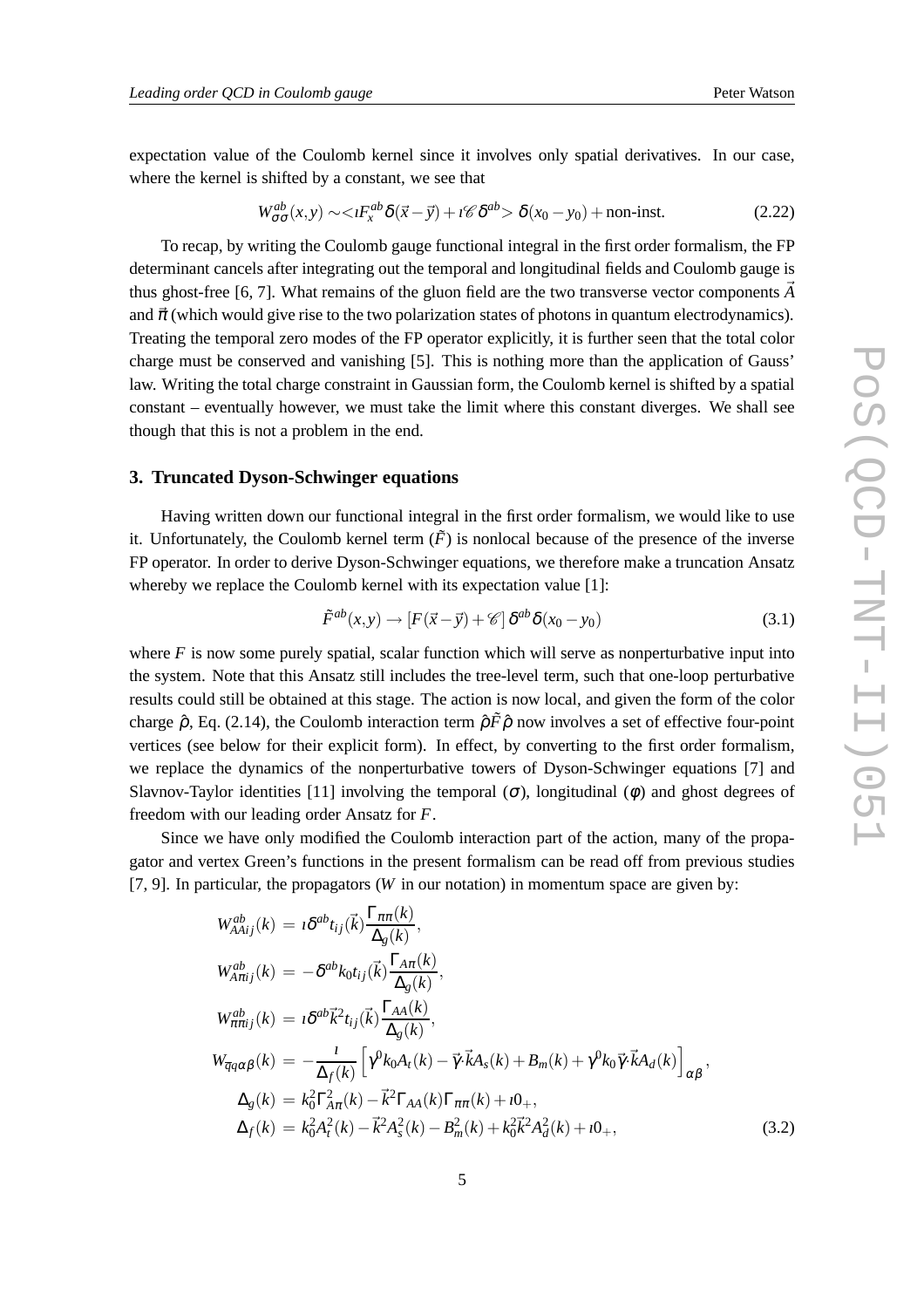where the various dressing functions arise from the decompositions of the proper two-point functions  $(Γ)$ :

$$
\Gamma_{\pi\pi ij}^{ab}(k) = i\delta^{ab} \left[ \delta_{ij} \Gamma_{\pi\pi}(k) + l_{ij}(\vec{k}) \overline{\Gamma}_{\pi\pi}(k) \right],
$$
  
\n
$$
\Gamma_{A\pi ij}^{ab}(k) = \delta^{ab} k_0 \left[ \delta_{ij} \Gamma_{A\pi}(k) + l_{ij}(\vec{k}) \overline{\Gamma}_{A\pi}(k) \right] = \Gamma_{\pi A ij}^{ab}(-k),
$$
  
\n
$$
\Gamma_{A A ij}^{ab}(k) = i\delta^{ab} \vec{k}^2 \left[ t_{ij}(\vec{k}) \Gamma_{A A}(k) + l_{ij}(\vec{k}) \overline{\Gamma}_{A A}(k) \right],
$$
  
\n
$$
\Gamma_{\overline{q}q\alpha\beta}^{(0)}(k) = i \left[ \gamma^0 k_0 A_t(k) - \vec{\gamma} \cdot \vec{k} A_s(k) - B_m(k) + \gamma^0 k_0 \vec{\gamma} \cdot \vec{k} A_d(k) \right]_{\alpha\beta}.
$$
\n(3.3)

In the above,  $l_{ij}$  and  $t_{ij}$  are the usual longitudinal and transverse spatial projectors, respectively. The components of the gluon propagator are spatially transverse because we are in Coulomb gauge. The dressing functions are all scalar functions of  $k_0^2$  and  $\vec{k}^2$  separately, due to the noncovariance. At treelevel  $\Gamma_{\pi\pi} = \Gamma_{A\pi} = \Gamma_{AA} = A_t = A_s = 1$ ,  $B_m = m$  and all others vanish. Notice the matrix inversion structure of the components of the gluonic and quark propagators, with the denominator factors  $\Delta_g$ and  $\Delta_f$  – these will turn out to be important. The tree-level quark-gluon ( $\Gamma_{\overline{q}qA}$ ), three- ( $\Gamma_{AAA}$ ) and four-gluon (Γ*AAAA*) vertices are also unaltered from [7, 9], although their explicit form will not be needed here. With our Ansatz to replace the Coulomb kernel with its expectation value, the new tree-level vertices explicitly read [1] (all momenta incoming)

$$
\Gamma_{AA\pi\pi ijkl}^{(0)abcd}(k_1, k_2, k_3, k_4) = -ig^2 \left[ f^{ead} f^{fbc} \delta_{il} \delta_{jk} \tilde{F}^{ef}(k_1 + k_4) + f^{ebd} f^{fac} \delta_{jl} \delta_{ik} \tilde{F}^{ef}(k_1 + k_3) \right],
$$
  
\n
$$
\Gamma_{\overline{q}qA\pi\alpha\beta ij}^{(0)ab}(k_1, k_2, k_3, k_4) = ig^2 f^{abe} \left[ \gamma^0 T^f \right]_{\alpha\beta} \delta_{ij} \tilde{F}^{ef}(k_1 + k_2),
$$
  
\n
$$
\Gamma_{\overline{q}q\overline{q}q\overline{\alpha}\beta\gamma\delta}^{(0)}(k_1, k_2, k_3, k_4) = -ig^2 \left[ \gamma^0 T^d \right]_{\alpha\beta} \left[ \gamma^0 T^b \right]_{\gamma\delta} \tilde{F}^{ab}(k_1 + k_2) + ig^2 \left[ \gamma^0 T^d \right]_{\alpha\delta} \left[ \gamma^0 T^b \right]_{\gamma\beta} \tilde{F}^{ba}(k_1 + k_4).
$$
\n(3.4)

With a little practice, the Dyson-Schwinger equations are not difficult to derive (although keeping track of the signs when quarks are present is somewhat tedious). Generically, their structure arises from the Legendre transform and repeated functional differentiation of the generating functional, giving the characteristic sequence of loop integrals. Such a derivation in Coulomb gauge is given in Refs. [7, 12, 9]. Omitting the two-loop contributions, the Dyson-Schwinger equations for the proper two-point functions, in the system considered here [1], are presented diagrammatically in Figs. 1 and 2. Because of the existence of the mixed gluon propagator  $W_{A\pi}$ , certain loops involve a sum over the two gluonic field types  $\vec{A}$ ,  $\vec{\pi}$  which is denoted by  $\vec{B}$  and  $\vec{C}$  in the diagrams. In addition to the truncation to omit two-loop contributions, we further restrict to considering only those terms arising from the tree-level four-point vertices involving the Coulomb kernel  $\tilde{F}$ , i.e., we throw away the Γ*qqA*, Γ*AAA* and Γ*AAAA* tree-level vertices. The remaining loops of the Dyson-Schwinger equations are thus tadpole contributions involving the propagators and our input Ansatz for  $\tilde{F}$ , forming a closed set of equations. The input we have in mind is motivated by the connection to the instantaneous part of the temporal gluon propagator. In momentum space and omitting the perturbative contributions, we will assume the strongly infrared enhanced form:

$$
g^2 C_F \tilde{F}^{ab}(k) = \delta^{ab} F(\vec{k}^2) + \delta^{ab} \mathscr{C}(2\pi)^3 \delta(\vec{k}), \quad F(\vec{k}^2) = 8\pi \sigma_c / \vec{k}^4 \tag{3.5}
$$

where  $C_F = (N_c^2 - 1)/2N_c$  and  $\sigma_c$  is the Coulomb string tension [13]. Note that  $g^2 \tilde{F}$  is a renormalization group invariant quantity in Coulomb gauge [6, 10], so is ideal for use as input. We shall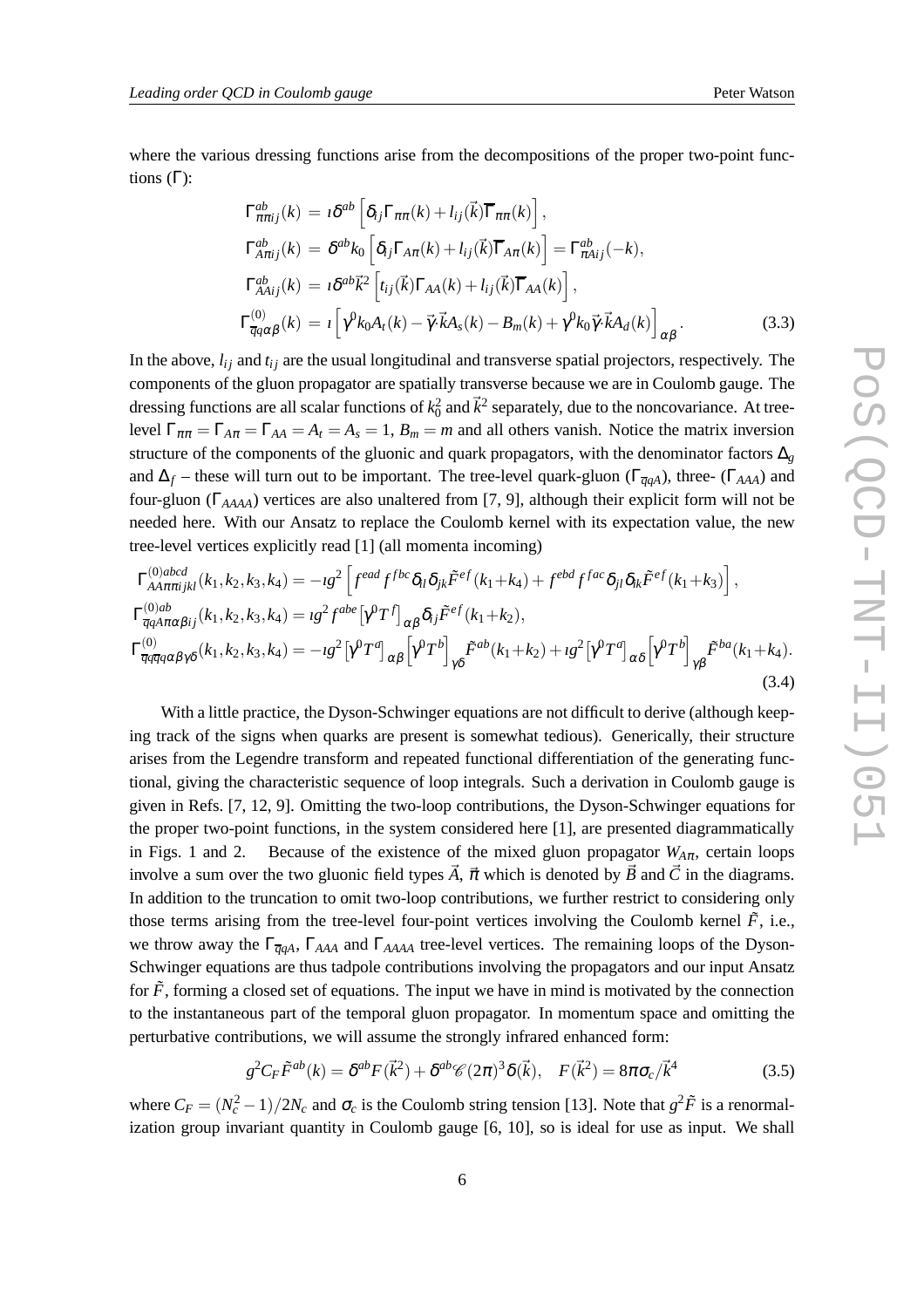

**Figure 1:** Dyson-Schwinger equations for  $\Gamma_{\pi\pi}$ ,  $\Gamma_{\pi A}$  and  $\Gamma_{AA}$ , omitting two-loop terms. Wavy lines denote proper functions, the large filled blob indicating the dressed function. Springs denote gluonic propagators, lines denote the quark propagator and all internal propagators are dressed. Small blobs indicate tree-level vertices and large circles denote dressed vertices. The gluonic field types  $\vec{B}$  and  $\vec{C}$  denote the sum over  $\vec{A}$  and  $\vec{\pi}$  contributions arising due to the presence of mixed gluon propagators. See text for details.

show that this truncation results in gap equations for the static gluon and quark propagator dressing functions that can be compared to those derived in the canonical Hamiltonian approach, Refs. [2] and [4], respectively.

#### **4. Leading order static gluon equation**

Let us consider the truncated Dyson-Schwinger equation for the mixed gluonic proper twopoint function,  $\Gamma_{\pi A}$  (middle line of Fig. 1). Recognizing that the color structure of the quark tadpole loop vanishes, the equation can be written  $(d \omega = d^4 \omega / (2\pi)^4)$ 

$$
\delta_{ij}\Gamma_{A\pi}(k) + l_{ij}(\vec{k})\overline{\Gamma}_{A\pi}(k) = \delta_{ij} - ig^2 N_c \int \frac{d\omega \omega_0 \Gamma_{A\pi}(\omega)}{k_0 \Delta_g(\omega)} t_{ij}(\vec{\omega}) \tilde{F}(k-\omega) \tag{4.1}
$$

where we have expanded the two-point functions using Eqs. (3.2,3.3) and the four-point function, Eq. (3.4), subsequently resolving the color structure. Since  $\tilde{F}$  is energy independent (coming from the instantaneous Coulomb kernel) and all dressing functions are even functions of energy, the energy integral of the above is overall odd and vanishes. This immediately gives the results

$$
\Gamma_{A\pi} = 1, \quad \overline{\Gamma}_{A\pi} = 0, \quad \Delta_g(k) = k_0^2 - \vec{k}^2 \Gamma_{AA}(k) \Gamma_{\pi\pi}(k) + i0_+.
$$
 (4.2)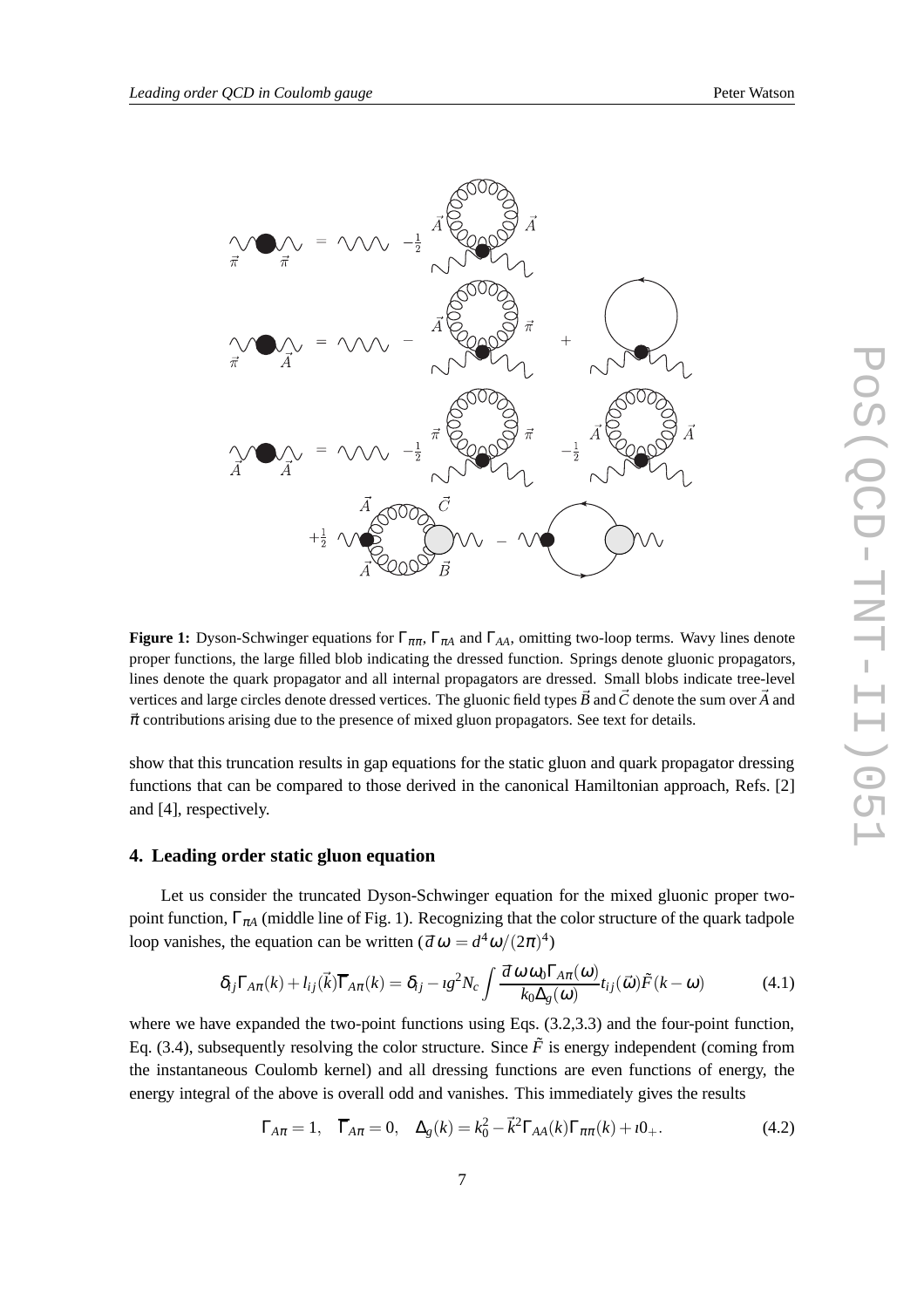

**Figure 2:** Dyson-Schwinger equation for the quark two-point function, omitting two-loop terms. On the lefthand side, the filled blob indicates the dressed (inverse) propagator, otherwise notation is as in the previous figure. See text for details.

Turning to the truncated Dyson-Schwinger equations for  $\Gamma_{\pi\pi}$  and  $\Gamma_{AA}$  (first and last lines of Fig. 1, respectively), after sorting out the decompositions and color factors as above, we have (the longitudinal dressing functions  $\overline{\Gamma}_{\pi\pi}$  and  $\overline{\Gamma}_{AA}$  play no role here)

$$
\Gamma_{\pi\pi}(k) = 1 + \frac{i}{2}g^2 N_c \int \frac{d\omega \Gamma_{\pi\pi}(\omega)}{\Delta_g(\omega)} \tilde{F}(k-\omega) t_{ji}(\vec{k}) t_{ij}(\vec{\omega}),
$$
  
\n
$$
\Gamma_{AA}(k) = 1 + \frac{i}{2}g^2 N_c \int \frac{d\omega \vec{\omega}^2 \Gamma_{AA}(\omega)}{\vec{k}^2 \Delta_g(\omega)} \tilde{F}(k-\omega) t_{ji}(\vec{k}) t_{ij}(\vec{\omega}).
$$
\n(4.3)

The energy integrals do not involve  $k_0$  because of the energy independence of  $\tilde{F}$  and we thus see that  $\Gamma_{\pi\pi}$  and  $\Gamma_{AA}$  are energy independent. The energy dependence of the denominator factor  $\Delta_g$ is now reduced such that we can now define the static (i.e., energy integrated or equaltime) gluon propagator in terms of a single dressing function, *G* [1]:

$$
W_{A A i j}^{(s)ab}(\vec{k}) = \int \frac{dk_0}{2\pi} W_{A A i j}^{ab}(k) = \delta^{ab} t_{ij}(\vec{k}) \frac{1}{2|\vec{k}|} G(\vec{k}^2)^{1/2}, \quad G = \Gamma_{\pi\pi} / \Gamma_{AA}.
$$
 (4.4)

A similar expression exists for the static  $\pi$ -propagator,  $W_{\pi\pi}^{(s)}$ . Further inserting the Ansatz form for  $\tilde{F}$  from Eq. (3.5) and writing the spatial integrals in terms of *G*, the equations become

$$
\Gamma_{\pi\pi}(\vec{k}^2) = 1 + \frac{N_c}{2C_F} \frac{\mathcal{C}}{\sqrt{\vec{k}^2}} G(\vec{k}^2)^{1/2} + \frac{N_c}{4C_F} \int \frac{d\,\vec{\omega}}{\sqrt{\vec{\omega}^2}} G(\vec{\omega}^2)^{1/2} F(\vec{k} - \vec{\omega}) t_{ji}(\vec{k}) t_{ij}(\vec{\omega}),
$$
\n
$$
\Gamma_{AA}(\vec{k}^2) = 1 + \frac{N_c}{2C_F} \frac{\mathcal{C}}{\sqrt{\vec{k}^2}} G(\vec{k}^2)^{-1/2} + \frac{N_c}{4C_F} \int \frac{d\,\vec{\omega}}{\sqrt{\vec{\omega}^2}} \frac{\vec{\omega}^2}{\vec{k}^2} G(\vec{\omega}^2)^{-1/2} F(\vec{k} - \vec{\omega}) t_{ji}(\vec{k}) t_{ij}(\vec{\omega}) \tag{4.5}
$$

where  $d\vec{\omega} = d\vec{\omega}/(2\pi)^3$ . The proper dressing functions  $\Gamma_{\pi\pi}$  and  $\Gamma_{AA}$  have contributions linear in  $\mathscr C$  (the constant that arises from the charge conservation) and also from the potentially infrared divergent spatial integrals over  $F \sim 1/(\vec{k} - \vec{\omega})^4$ , if we use Eq. (3.5) as input. However, further utilizing the definition of *G*, Eq. (4.4), we find that we can combine the above coupled equations into a single equation for the static gluon propagator dressing function:

$$
G(\vec{k}^2) = 1 + \frac{1}{4} \frac{N_c}{C_F} \int \frac{d\,\vec{\omega}}{\sqrt{\vec{\omega}^2}} F(\vec{k} - \vec{\omega}) t_{ji}(\vec{k}) t_{ij}(\vec{\omega}) \left[ G(\vec{\omega}^2)^{1/2} - \frac{\vec{\omega}^2}{\vec{k}^2} \frac{G(\vec{k}^2)}{G(\vec{\omega}^2)^{1/2}} \right].
$$
 (4.6)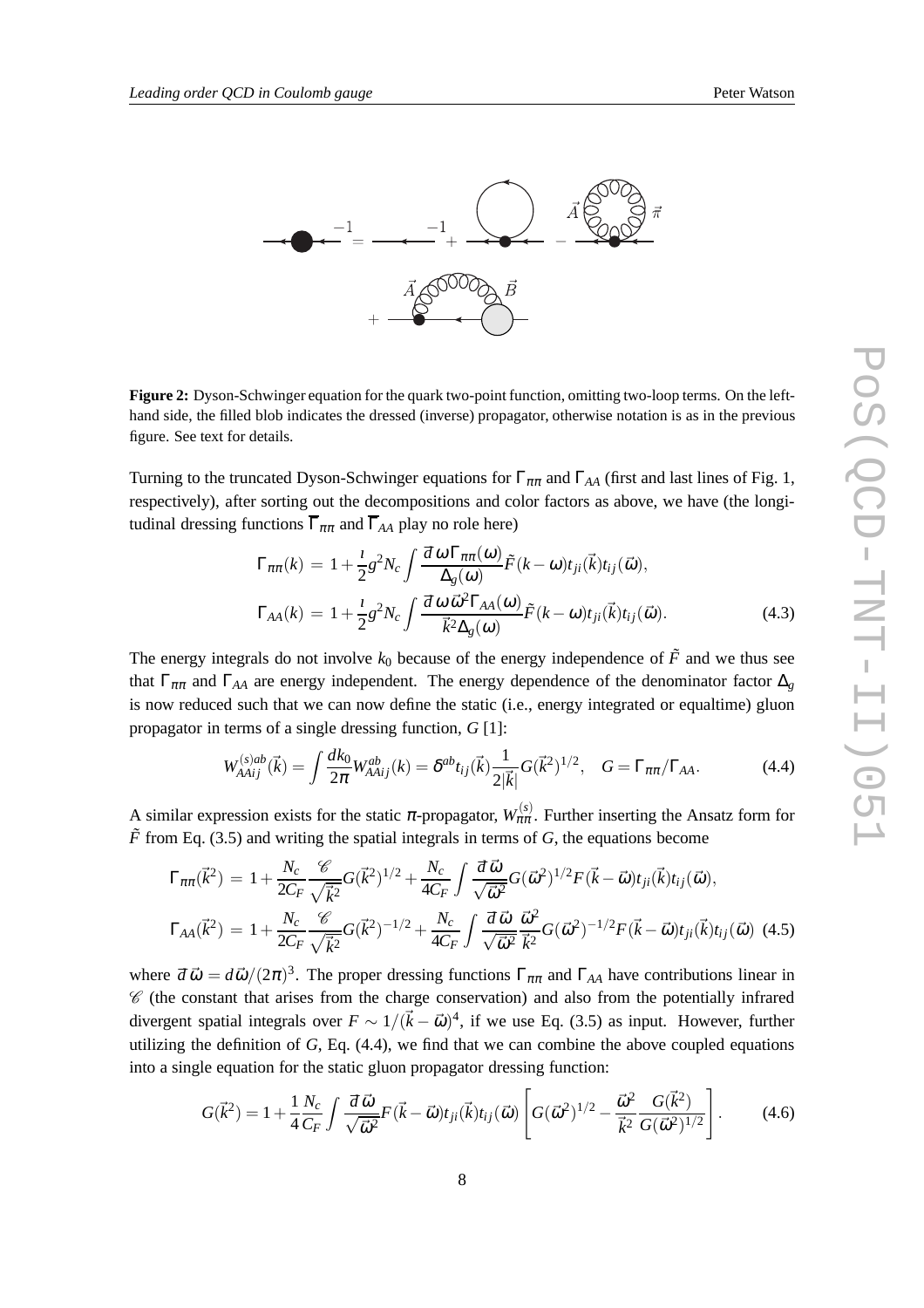This is the gluon gap equation and is identical to that originally derived from the canonical approach [2]. The troublesome terms proportional to  $\mathscr C$  drop out and the infrared divergence of the spatial integrals is canceled (this is explicitly verified in [1]). It thus appears that under this (leading order) truncation, the static gluon propagator contains the physical dynamics of the system whereas the full propagator (in particular, its pole position) is unphysical. We shall discuss this at the end of the next section. It is known that for an interaction of the type given by Eq. (3.5), the solution to Eq. (4.6) is of the massive type [1, 2], in contradiction to the expected Gribov type solution [14]. However, from the canonical approach, it is known that the gap equation receives significant infrared contributions from the ghost loop ('curvature') [3] which is missing from the leading order truncation presented here.

## **5. Leading order quarks and the heavy limit**

The analysis for the quark Dyson-Schwinger equation is very similar to that previously described for the gluon. This similarity arises because the color charge  $\hat{\rho}$ , Eq. (2.14), treats the gluonic and quark contributions on an equal footing. Truncating the equation (Fig. 2), inserting the appropriate factors, Eqs. (3.2,3.3,3.4), resolving the color factors and projecting out the Dirac components, we obtain four coupled equations (one for each of the dressing functions). Two are trivial because they involve odd energy integrals:

$$
A_t(k) = 1 - \iota g^2 C_F \int \frac{d\omega \omega_0 A_t(\omega) \tilde{F}(k - \omega)}{k_0 \Delta_f(\omega)},
$$
  

$$
A_d(k) = \iota g^2 C_F \int \frac{d\omega \omega_0 \vec{k} \cdot \vec{\omega} A_d(\omega) \tilde{F}(k - \omega)}{k_0 \vec{k}^2 \Delta_f(\omega)},
$$
(5.1)

such that

$$
A_t = 1, \quad A_d = 0, \quad \Delta_f(k) = k_0^2 - \vec{k}^2 A_s^2(k) - B_m^2(k) + i0_+.
$$
 (5.2)

The other two equations are

$$
A_s(k) = 1 + \iota g^2 C_F \int \frac{d\,\omega \vec{k} \cdot \vec{\omega} A_s(\omega) \tilde{F}(k-\omega)}{\vec{k}^2 \Delta_f(\omega)},
$$
  
\n
$$
B_m(k) = m + \iota g^2 C_F \int \frac{d\,\omega B_m(\omega) \tilde{F}(k-\omega)}{\Delta_f(\omega)},
$$
\n(5.3)

where the energy independence of  $\tilde{F}$  again means that  $A_s$  and  $B_m$  are purely spatial. As for the gluon, we can now write the static quark propagator in terms of a single dressing function, *M*:

$$
W_{\overline{q}q\alpha\beta}^{(s)}(\vec{k}) = \int \frac{dk_0}{2\pi} W_{\overline{q}q\alpha\beta}(k) = \frac{\left[\vec{\gamma} \cdot \vec{k} - M(\vec{k}^2)\right]_{\alpha\beta}}{2\sqrt{\vec{k}^2 + M(\vec{k}^2)^2}}, \quad M(\vec{k}^2) = \frac{B_m(\vec{k}^2)}{A_s(\vec{k}^2)}.
$$
 (5.4)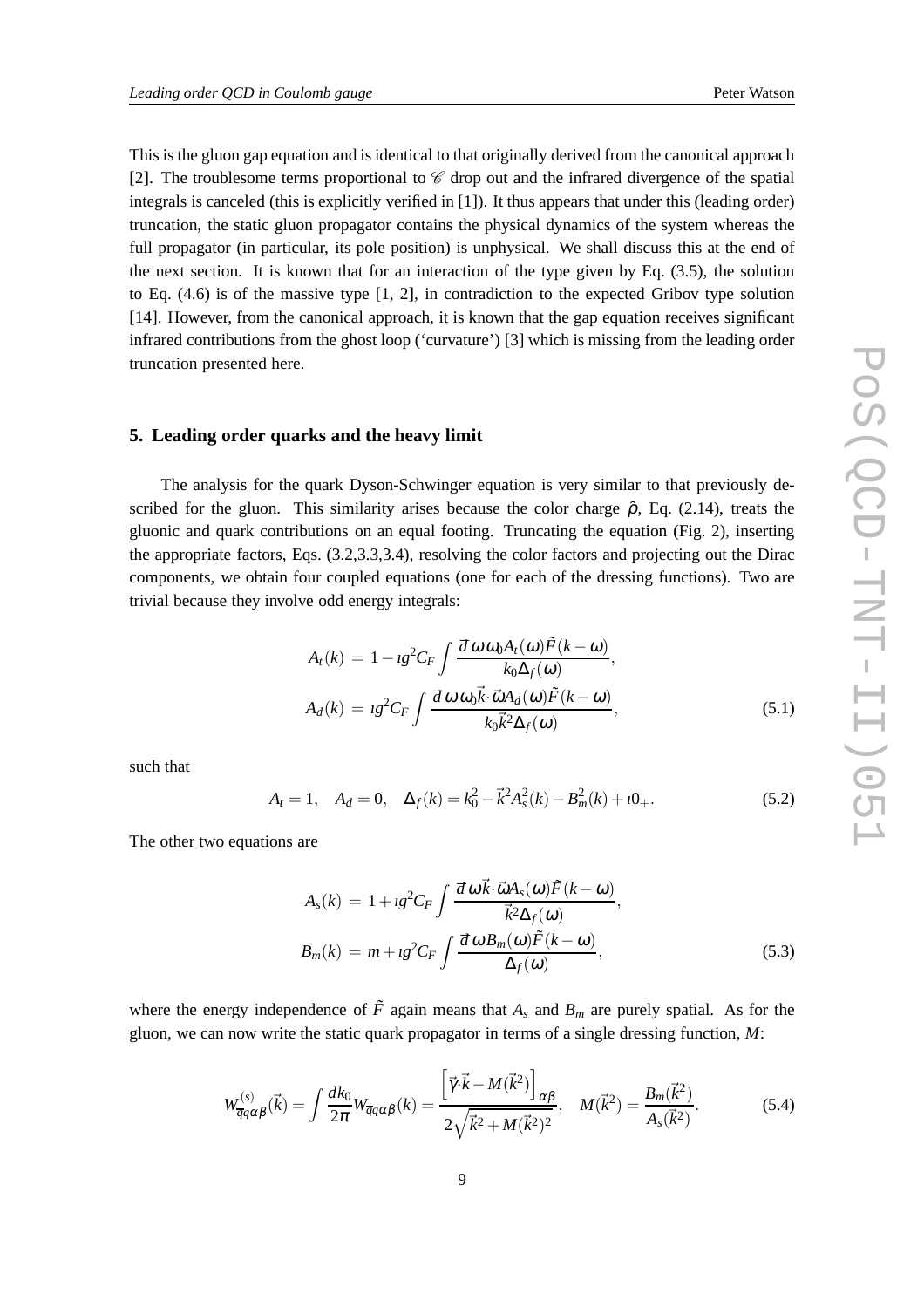Inserting the form of  $\tilde{F}$  given by Eq. (3.5), these equations become

$$
A_{s}(\vec{k}^{2}) = 1 + \frac{1}{2} \frac{\mathscr{C}}{\sqrt{\vec{k}^{2} + M(\vec{k}^{2})^{2}}} + \frac{1}{2} \int \frac{d\,\vec{\omega}\,\vec{k}\cdot\vec{\omega}F(\vec{k}-\vec{\omega})}{\vec{k}^{2}\sqrt{\vec{\omega}^{2} + M(\vec{\omega}^{2})^{2}}},
$$
  

$$
B_{m}(\vec{k}^{2}) = m + \frac{1}{2} \frac{\mathscr{C}M(\vec{k}^{2})}{\sqrt{\vec{k}^{2} + M(\vec{k}^{2})^{2}}} + \frac{1}{2} \int \frac{d\,\vec{\omega}\,M(\vec{\omega}^{2})F(\vec{k}-\vec{\omega})}{\sqrt{\vec{\omega}^{2} + M(\vec{\omega}^{2})^{2}}}.
$$
(5.5)

Like for the gluon, the dressing functions for the quark propagator are also linear in  $\mathscr C$  and involve potentially infrared divergent spatial integrals. However, the coupled equations can also be combined into a single gap equation for *M*:

$$
M(\vec{k}^2) = m + \frac{1}{2} \int \frac{d\,\vec{\omega}\,F(\vec{k} - \vec{\omega})}{\sqrt{\vec{\omega}^2 + M(\vec{\omega}^2)^2}} \left[ M(\vec{\omega}^2) - \frac{\vec{k}\cdot\vec{\omega}}{\vec{k}^2} M(\vec{k}^2) \right]
$$
(5.6)

where the  $\mathscr C$ -dependence and the potential infrared divergence cancels (also verified explicitly in Ref. [1]). This equation is very well-known as the Adler-Davis truncation [4] and was originally derived using the canonical approach. With the interaction, Eq. (3.5), the solution does exhibit dynamical chiral symmetry breaking [1, 4], but to a quantitatively too small degree for phenomenology – this leading order truncation requires further contributions [15].

It is possible to make the connection between the truncated quark propagator and the known Coulomb gauge heavy quark limit [16] (see also Carina Popovici's contribution to these proceedings). This is done via a spin-decomposition of the full quark propagator [17]. Introducing the spin projectors

$$
P_{\pm} = (1 \pm \gamma^0)/2, \ P_{+} + P_{-} = 1 \tag{5.7}
$$

the full quark propagator can be written as

$$
W_{\overline{q}q\alpha\beta}(k) = [(P_{+} + P_{-})W_{\overline{q}q}(k)(P_{+} + P_{-})]_{\alpha\beta}.
$$
\n(5.8)

We now consider the heavy quark limit in the Coulomb gauge rest frame:  $|\vec{k}|/m \rightarrow 0$ . Using Eq. (5.6), we can make an estimate for the static dressing function *M* (this is confirmed numerically in [1]). The function  $F(\vec{k} - \vec{\omega})$  peaks at  $\vec{\omega} = \vec{k}$  but the bracketed combination of functions vanishes, canceling the infrared divergence and leaving

$$
M(\vec{k}^2) \approx m + \# \frac{M(\vec{k}^2)}{\sqrt{\vec{k}^2 + M^2(\vec{k}^2)}} \stackrel{|\vec{k}| \ll m}{\longrightarrow} m + \# \tag{5.9}
$$

so that from Eq. (5.5), the functions  $A_s$  and  $B_m$  are given by

$$
A_s(\vec{k}^2) \stackrel{|\vec{k}| \ll m}{\rightarrow} 1 + \mathcal{O}(1/m)
$$
  
\n
$$
B_m(\vec{k}^2) \stackrel{|\vec{k}| \ll m}{\rightarrow} m + \frac{1}{2} \mathcal{C} + \frac{1}{2} \int d\vec{\omega} F(\vec{\omega}^2) = B_h
$$
 (5.10)

where for  $B_m$  it is recognized that the infrared divergence of the integral is not suppressed by factors of  $1/m$ , and for  $A_s$  we demand that *m* is the largest scale (the limit  $\mathscr{C} \to \infty$  is taken only at the end).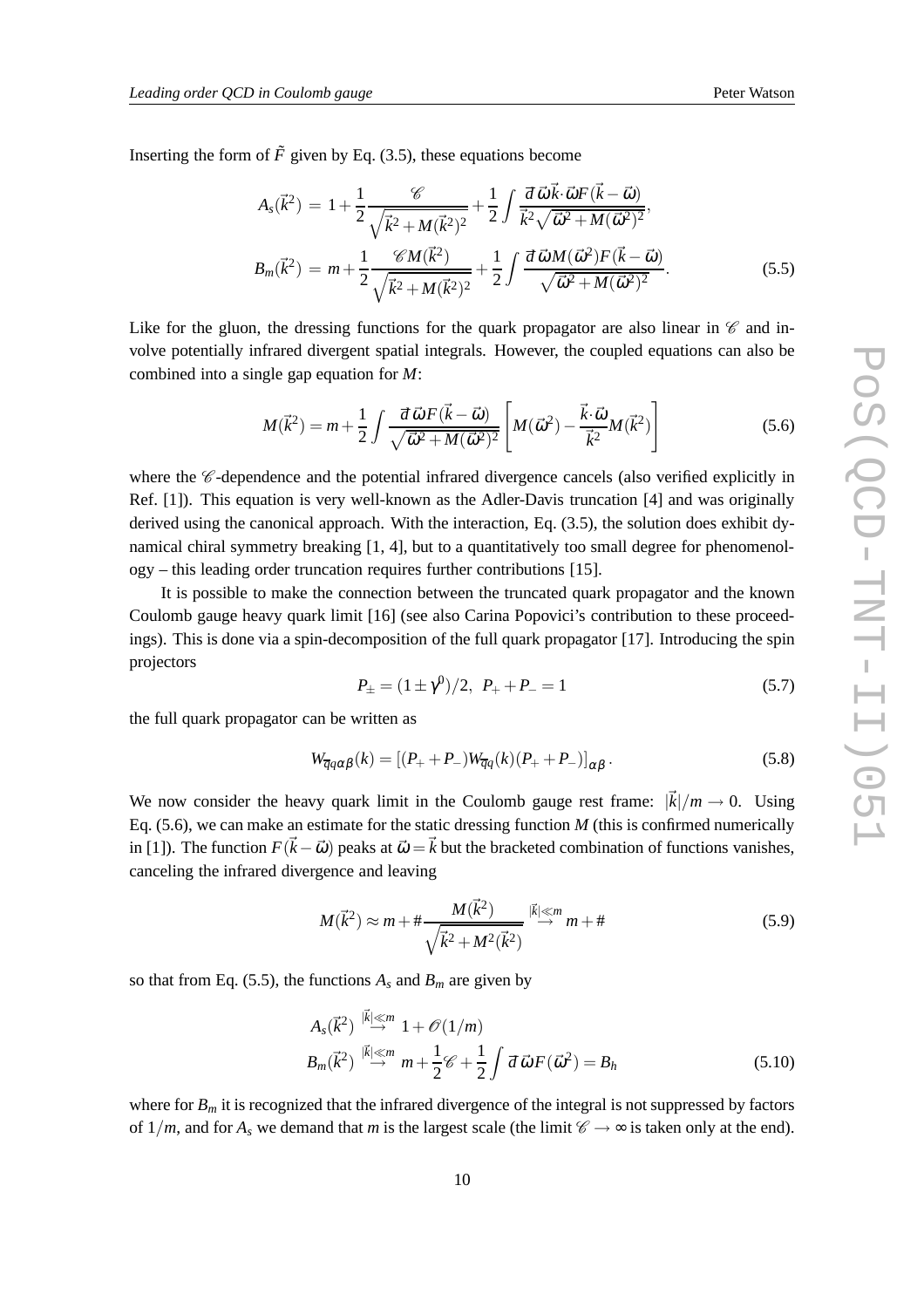The spin-decomposed quark propagator is then

$$
W_{\overline{q}q\alpha\beta}(k) \stackrel{|\vec{k}| \ll m}{\to} \frac{(-i)}{[k_0^2 - B_h^2 + i0_+]} \{ [k_0 + B_h]P_+P_+ - [k_0 - B_h]P_-P_-\}_{\alpha\beta} \newline = -i \frac{[P_+P_+]_{\alpha\beta}}{[k_0 - B_h + i\varepsilon]} + i \frac{[P_-P_-]_{\alpha\beta}}{[k_0 + B_h - i\varepsilon]}.
$$
\n(5.11)

The first component represents a heavy quark propagating forward in time (the second is the antiquark propagating backwards in time) and explicitly agrees with the expression found in Ref. [16]. Further, when considering the heavy quark limit of the Bethe-Salpeter equation, the Faddeev equation or the quark four-point function, the constant  $\mathscr C$  and infrared divergent spatial integral occurring in  $B_h$  cancel explicitly when the quarks are in a color singlet configuration (and only for these configurations). The Bethe-Salpeter equation moreover furnishes the result that

$$
V(r) \sim \int d\vec{\omega} F(\vec{\omega}^2)(1 - e^{i\vec{\omega}\cdot\vec{r}})
$$
\n(5.12)

(*r* is a length scale) so that the connection between the Coulomb kernel, *F*, and the quark-antiquark potential, *V*, is made explicit.

The connection to the heavy quark limit is rather important, because it explains the role of the constant  $\mathscr C$  (arising from the charge constraint) and the infrared divergences. Within the leading order truncation presented here, the physical dynamics are contained within the static propagator dressing functions and their gap equations. The full propagators have pole positions that are dependent on  $\mathscr C$  and the infrared divergence. As the pole positions are shifted to infinity in the limit  $\mathscr{C} \rightarrow \infty$  (i.e., when the total color charge is conserved and vanishing) and as the infrared integrals diverge, this simply reflects the fact that infinite energy is required to create isolated colored particles from the colorless vacuum. However, for physical color singlets the divergent contributions cancel. It thus appears that the constant  $\mathscr C$  and the infrared divergence are merely constant shifts in the potential and which are not observable.

## **6. Summary**

In summary, a leading order truncation to the Dyson-Schwinger equations of Coulomb gauge within the first order formalism has been presented. Because Coulomb gauge is incomplete, the temporal zero modes must be taken into account and it is seen that this results in a nonperturbative constraint on the total color charge. In the Coulomb gauge first order formalism, the ghosts cancel but the resulting action is nonlocal. To derive the Dyson-Schwinger equations, an Ansatz is thus made to replace the nonlocal Coulomb kernel with its expectation value. This introduces a set of four-point interaction vertices, which are dependent on the input Ansatz for the Coulomb kernel (*F*). Truncating the system to include only the tadpole diagrams involving this input Ansatz leads to a closed set of equations (their solution is discussed in Ref. [1]). Importantly, these equations reduce to the gap equations for the static gluon and quark propagators obtained from a quasi-particle approximation in the canonical Hamiltonian approach, Refs. [2] and [4], respectively. Furthermore, the known Coulomb gauge heavy quark limit [16] emerges. It is seen that the static propagator gap equations are not affected by the charge constraint or the infrared divergence of the input Ansatz,